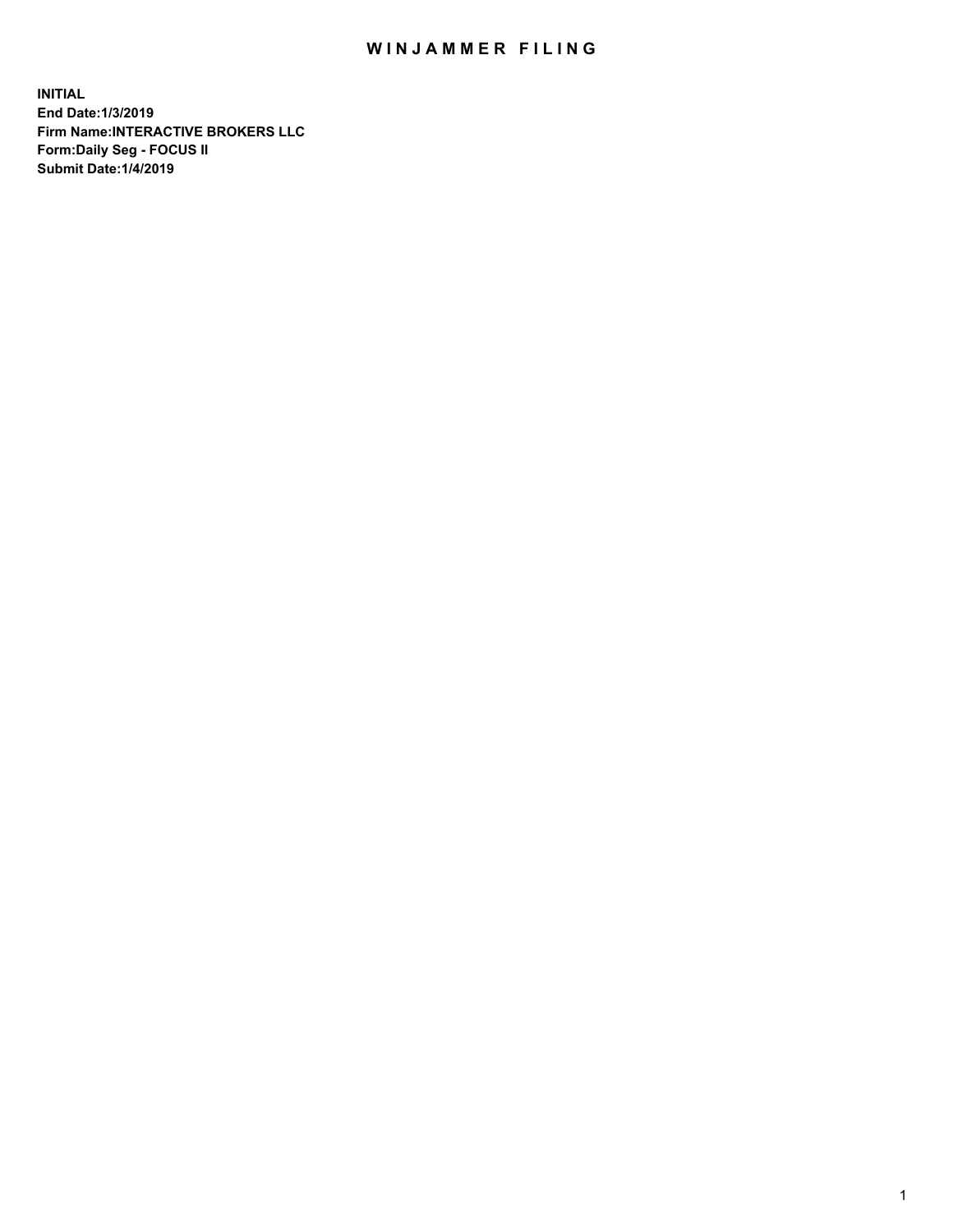**INITIAL End Date:1/3/2019 Firm Name:INTERACTIVE BROKERS LLC Form:Daily Seg - FOCUS II Submit Date:1/4/2019 Daily Segregation - Cover Page**

| Name of Company                                                                                                                                                                                                                                                                                                                | <b>INTERACTIVE BROKERS LLC</b>                                                                  |
|--------------------------------------------------------------------------------------------------------------------------------------------------------------------------------------------------------------------------------------------------------------------------------------------------------------------------------|-------------------------------------------------------------------------------------------------|
| <b>Contact Name</b>                                                                                                                                                                                                                                                                                                            | <b>James Menicucci</b>                                                                          |
| <b>Contact Phone Number</b>                                                                                                                                                                                                                                                                                                    | 203-618-8085                                                                                    |
| <b>Contact Email Address</b>                                                                                                                                                                                                                                                                                                   | jmenicucci@interactivebrokers.c<br>om                                                           |
| FCM's Customer Segregated Funds Residual Interest Target (choose one):<br>a. Minimum dollar amount: ; or<br>b. Minimum percentage of customer segregated funds required:% ; or<br>c. Dollar amount range between: and; or<br>d. Percentage range of customer segregated funds required between:% and%.                         | $\overline{\mathbf{0}}$<br>$\overline{\mathbf{0}}$<br>155,000,000 245,000,000<br>0 <sub>0</sub> |
| FCM's Customer Secured Amount Funds Residual Interest Target (choose one):<br>a. Minimum dollar amount: ; or<br>b. Minimum percentage of customer secured funds required:%; or<br>c. Dollar amount range between: and; or<br>d. Percentage range of customer secured funds required between:% and%.                            | $\frac{0}{0}$<br>80,000,000 120,000,000<br>0 <sub>0</sub>                                       |
| FCM's Cleared Swaps Customer Collateral Residual Interest Target (choose one):<br>a. Minimum dollar amount: ; or<br>b. Minimum percentage of cleared swaps customer collateral required:% ; or<br>c. Dollar amount range between: and; or<br>d. Percentage range of cleared swaps customer collateral required between:% and%. | $\frac{0}{0}$<br>0 <sub>0</sub><br>0 <sub>0</sub>                                               |

Attach supporting documents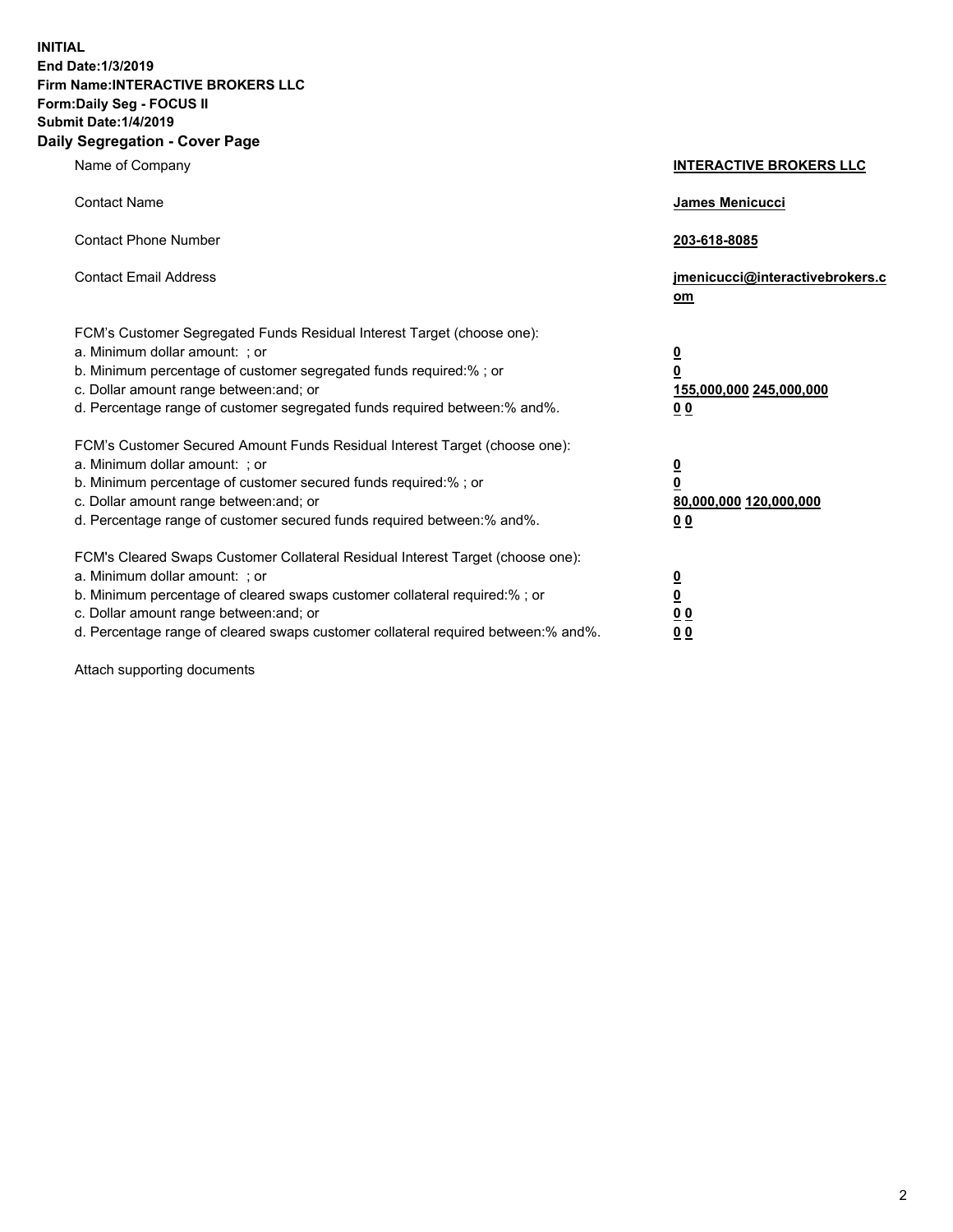## **INITIAL End Date:1/3/2019 Firm Name:INTERACTIVE BROKERS LLC Form:Daily Seg - FOCUS II Submit Date:1/4/2019 Daily Segregation - Secured Amounts**

|     | Foreign Futures and Foreign Options Secured Amounts                                                        |                                               |
|-----|------------------------------------------------------------------------------------------------------------|-----------------------------------------------|
|     | Amount required to be set aside pursuant to law, rule or regulation of a foreign                           | $0$ [7305]                                    |
|     | government or a rule of a self-regulatory organization authorized thereunder                               |                                               |
| 1.  | Net ledger balance - Foreign Futures and Foreign Option Trading - All Customers                            |                                               |
|     | A. Cash                                                                                                    | 432,044,772 [7315]                            |
|     | B. Securities (at market)                                                                                  | $0$ [7317]                                    |
| 2.  | Net unrealized profit (loss) in open futures contracts traded on a foreign board of trade                  | 7,160,635 [7325]                              |
| 3.  | Exchange traded options                                                                                    |                                               |
|     | a. Market value of open option contracts purchased on a foreign board of trade                             | 60,123 [7335]                                 |
|     | b. Market value of open contracts granted (sold) on a foreign board of trade                               | -70,199 [7337]                                |
| 4.  | Net equity (deficit) (add lines 1. 2. and 3.)                                                              | 439,195,331 [7345]                            |
| 5.  | Account liquidating to a deficit and account with a debit balances - gross amount                          | 2,673 [7351]                                  |
|     | Less: amount offset by customer owned securities                                                           | 0 [7352] 2,673 [7354]                         |
| 6.  | Amount required to be set aside as the secured amount - Net Liquidating Equity                             | 439,198,004 [7355]                            |
|     | Method (add lines 4 and 5)                                                                                 |                                               |
| 7.  | Greater of amount required to be set aside pursuant to foreign jurisdiction (above) or line<br>6.          | 439,198,004 [7360]                            |
|     | FUNDS DEPOSITED IN SEPARATE REGULATION 30.7 ACCOUNTS                                                       |                                               |
| 1.  | Cash in banks                                                                                              |                                               |
|     | A. Banks located in the United States                                                                      | 71,483,754 [7500]                             |
|     | B. Other banks qualified under Regulation 30.7                                                             | 0 [7520] 71,483,754 [7530]                    |
| 2.  | Securities                                                                                                 |                                               |
|     | A. In safekeeping with banks located in the United States                                                  | 408,216,725 [7540]                            |
|     | B. In safekeeping with other banks qualified under Regulation 30.7                                         | 0 [7560] 408,216,725 [7570]                   |
| 3.  | Equities with registered futures commission merchants                                                      |                                               |
|     | A. Cash                                                                                                    | $0$ [7580]                                    |
|     | <b>B.</b> Securities                                                                                       | $0$ [7590]                                    |
|     | C. Unrealized gain (loss) on open futures contracts                                                        | $0$ [7600]                                    |
|     | D. Value of long option contracts                                                                          | $0$ [7610]                                    |
|     | E. Value of short option contracts                                                                         | 0 [7615] 0 [7620]                             |
| 4.  | Amounts held by clearing organizations of foreign boards of trade                                          |                                               |
|     | A. Cash                                                                                                    | $0$ [7640]                                    |
|     | <b>B.</b> Securities                                                                                       | $0$ [7650]                                    |
|     | C. Amount due to (from) clearing organization - daily variation                                            | $0$ [7660]                                    |
|     | D. Value of long option contracts                                                                          | $0$ [7670]                                    |
|     | E. Value of short option contracts                                                                         | 0 [7675] 0 [7680]                             |
| 5.  | Amounts held by members of foreign boards of trade                                                         |                                               |
|     | A. Cash                                                                                                    | 77,151,481 [7700]                             |
|     | <b>B.</b> Securities                                                                                       | $0$ [7710]                                    |
|     | C. Unrealized gain (loss) on open futures contracts                                                        | 2,911,096 [7720]                              |
|     | D. Value of long option contracts                                                                          | 60,123 [7730]                                 |
|     | E. Value of short option contracts                                                                         | <mark>-70,199</mark> [7735] 80,052,501 [7740] |
| 6.  | Amounts with other depositories designated by a foreign board of trade                                     | $0$ [7760]                                    |
| 7.  | Segregated funds on hand                                                                                   | $0$ [7765]                                    |
| 8.  | Total funds in separate section 30.7 accounts                                                              | 559,752,980 [7770]                            |
| 9.  | Excess (deficiency) Set Aside for Secured Amount (subtract line 7 Secured Statement<br>Page 1 from Line 8) | 120,554,976 [7380]                            |
| 10. | Management Target Amount for Excess funds in separate section 30.7 accounts                                | 80,000,000 [7780]                             |
| 11. | Excess (deficiency) funds in separate 30.7 accounts over (under) Management Target                         | 40,554,976 [7785]                             |
|     |                                                                                                            |                                               |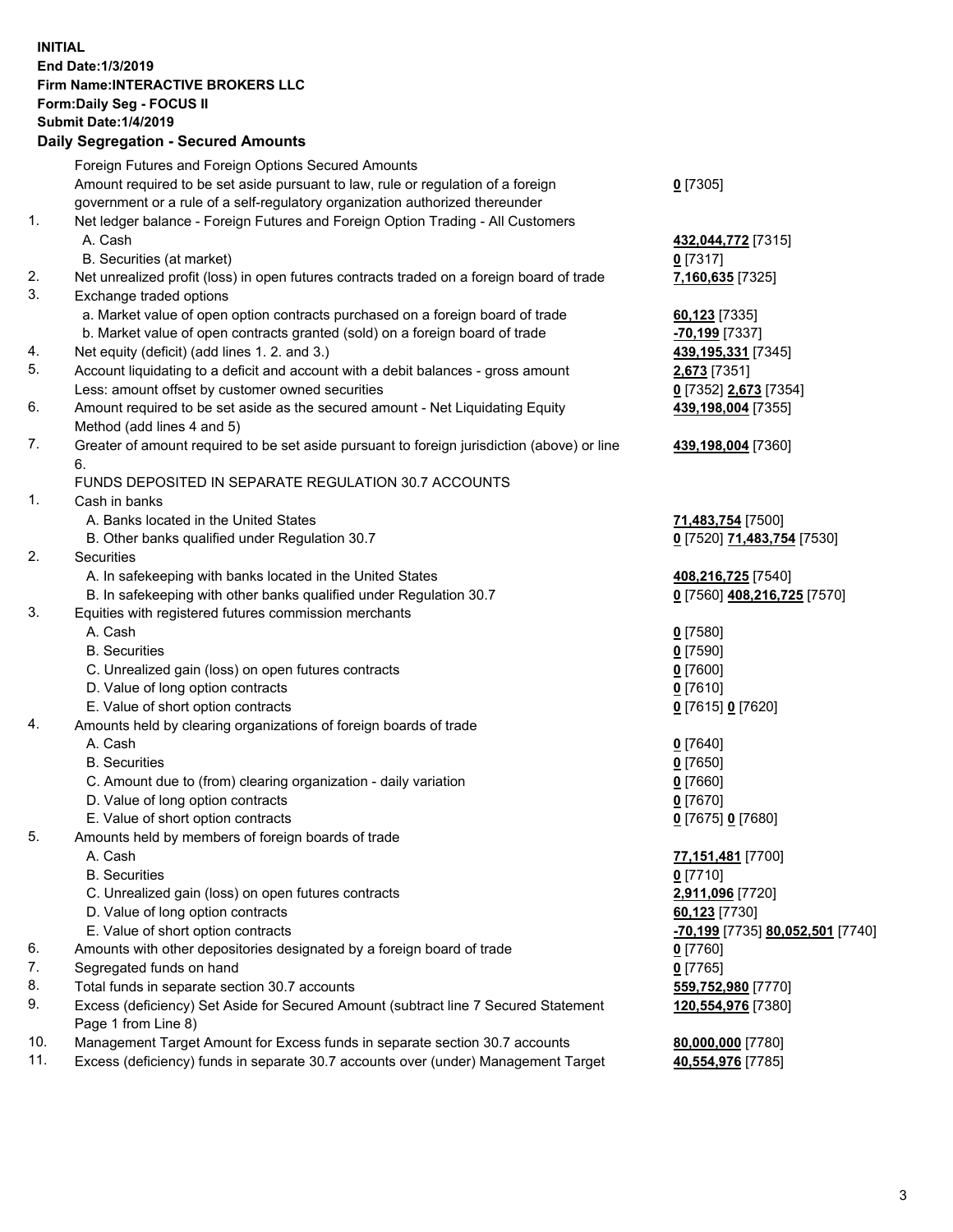| <b>INITIAL</b> |                                                                                                    |                                               |
|----------------|----------------------------------------------------------------------------------------------------|-----------------------------------------------|
|                | End Date: 1/3/2019                                                                                 |                                               |
|                | <b>Firm Name:INTERACTIVE BROKERS LLC</b>                                                           |                                               |
|                | Form: Daily Seg - FOCUS II                                                                         |                                               |
|                | <b>Submit Date: 1/4/2019</b>                                                                       |                                               |
|                | Daily Segregation - Segregation Statement                                                          |                                               |
|                |                                                                                                    |                                               |
| 1.             | SEGREGATION REQUIREMENTS(Section 4d(2) of the CEAct)                                               |                                               |
|                | Net ledger balance<br>A. Cash                                                                      |                                               |
|                |                                                                                                    | 4,054,153,098 [7010]                          |
|                | B. Securities (at market)                                                                          | $0$ [7020]                                    |
| 2.<br>3.       | Net unrealized profit (loss) in open futures contracts traded on a contract market                 | 49,738,307 [7030]                             |
|                | Exchange traded options                                                                            |                                               |
|                | A. Add market value of open option contracts purchased on a contract market                        | 341,611,917 [7032]                            |
| 4.             | B. Deduct market value of open option contracts granted (sold) on a contract market                | -423,065,956 [7033]                           |
| 5.             | Net equity (deficit) (add lines 1, 2 and 3)                                                        | 3,922,960,752 [7040]                          |
|                | Accounts liquidating to a deficit and accounts with                                                |                                               |
|                | debit balances - gross amount                                                                      | 1,448,459 [7045]<br>0 [7047] 1,448,459 [7050] |
| 6.             | Less: amount offset by customer securities<br>Amount required to be segregated (add lines 4 and 5) |                                               |
|                | FUNDS IN SEGREGATED ACCOUNTS                                                                       | 3,924,409,211 [7060]                          |
| 7.             | Deposited in segregated funds bank accounts                                                        |                                               |
|                | A. Cash                                                                                            | 399,133,866 [7070]                            |
|                | B. Securities representing investments of customers' funds (at market)                             | 2,468,377,710 [7080]                          |
|                | C. Securities held for particular customers or option customers in lieu of cash (at                | $0$ [7090]                                    |
|                | market)                                                                                            |                                               |
| 8.             | Margins on deposit with derivatives clearing organizations of contract markets                     |                                               |
|                | A. Cash                                                                                            | 6,103,712 [7100]                              |
|                | B. Securities representing investments of customers' funds (at market)                             | 1,328,275,015 [7110]                          |
|                | C. Securities held for particular customers or option customers in lieu of cash (at                | $0$ [7120]                                    |
|                | market)                                                                                            |                                               |
| 9.             | Net settlement from (to) derivatives clearing organizations of contract markets                    | 5,570,110 [7130]                              |
| 10.            | Exchange traded options                                                                            |                                               |
|                | A. Value of open long option contracts                                                             | 342,553,449 [7132]                            |
|                | B. Value of open short option contracts                                                            | -424,050,640 [7133]                           |
| 11.            | Net equities with other FCMs                                                                       |                                               |
|                | A. Net liquidating equity                                                                          | $0$ [7140]                                    |
|                | B. Securities representing investments of customers' funds (at market)                             | $0$ [7160]                                    |
|                | C. Securities held for particular customers or option customers in lieu of cash (at                | $0$ [7170]                                    |
|                | market)                                                                                            |                                               |
| 12.            | Segregated funds on hand                                                                           | $0$ [7150]                                    |
| 13.            | Total amount in segregation (add lines 7 through 12)                                               | 4,125,963,222 [7180]                          |
| 14.            | Excess (deficiency) funds in segregation (subtract line 6 from line 13)                            | 201,554,011 [7190]                            |
| 15.            | Management Target Amount for Excess funds in segregation                                           | 155,000,000 [7194]                            |
| 16.            | Excess (deficiency) funds in segregation over (under) Management Target Amount                     | 46,554,011 [7198]                             |

16. Excess (deficiency) funds in segregation over (under) Management Target Amount Excess